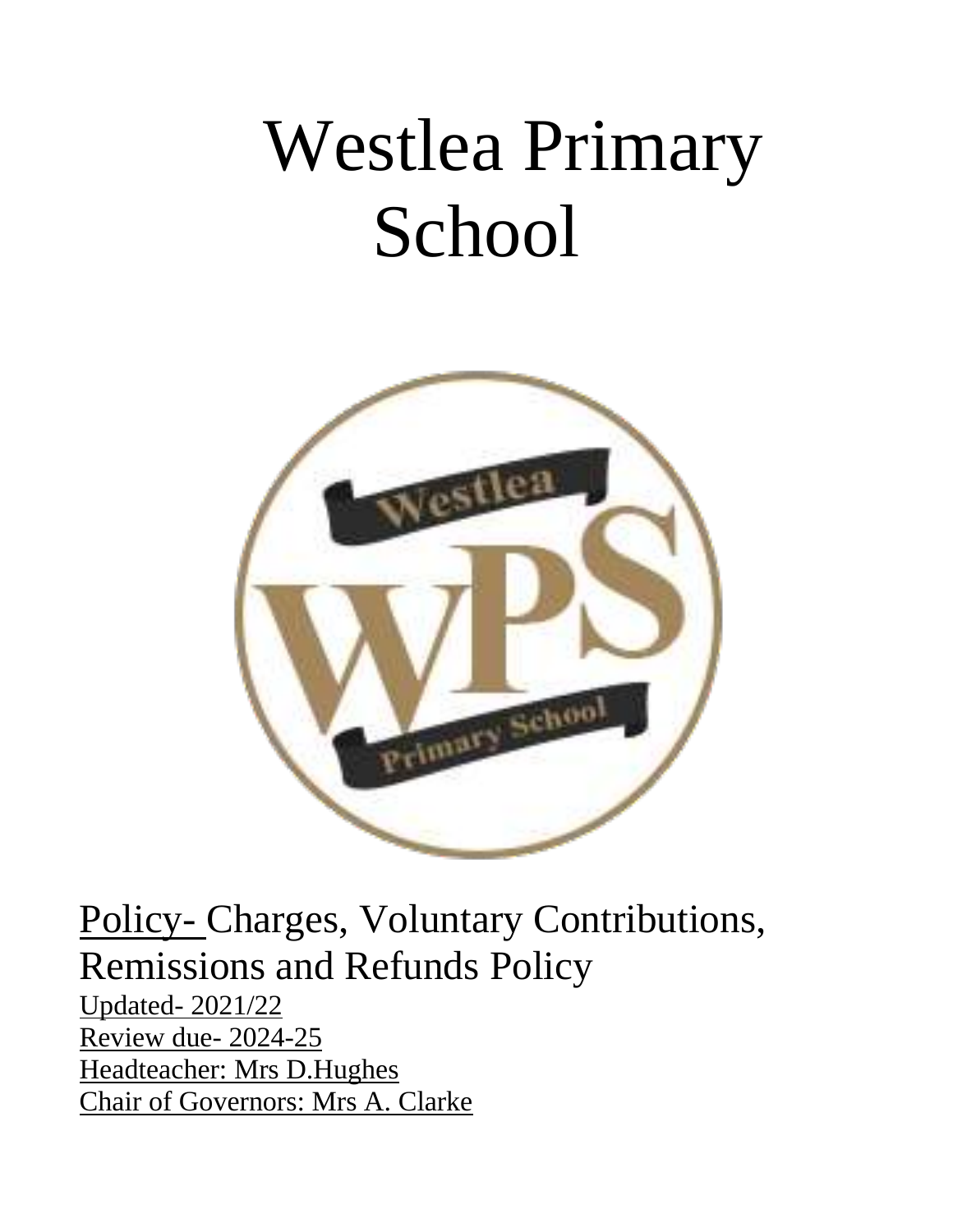# **Charges, Voluntary Contributions, Remissions & Refunds**

We believe this policy relates to the following legislation:

- Education Reform Act 1988
- Education (Prescribed Public Examinations) Regulations 1989
- Education (Pupils' Attendance Records) Regulations 1991
- Education Act 1996
- **Education (School Sessions, Charges and Permissions Policies) (Information) (England)** Regulations 1999
- Education Act 2002
- Education (Residential Trips) (Prescribed Tax Credits) (England) Regulations 2003
- School Information (England) Regulations 2008
- **Education and Inspections Act 2006**

We are aware that under the Education Reform Act 1988 and the Education Act 20002 that no charge can be made for education in school hours and that every child has the right to receive free school education.

We recognise that all activities offered during normal teaching time must be made available to all children regardless of their parents' ability or willingness to help meet the cost.

We recognise the valuable contribution that the wide range of additional activities, including clubs, educational visits and residential experiences, can make towards pupils personal and social education.

It is our intention to promote and provide such activities both as part of a broad and balanced curriculum and as additional activities.

Therefore, any activity which takes place mainly during school hours or is an essential part of the curriculum will be provided free of charge.

We are aware that we are able to ask for voluntary contributions from parents when organising educational visits which will enrich the curriculum and the educational experiences of children.

We will refund in full all contributions if an activity has had to be cancelled and if a child is absent due to illness.

We wish to work closely with the School Council and to hear their views and opinions as we acknowledge and support Article 12 of the United Nations Convention on the Rights of the Child that children should be encouraged to form and to express their views.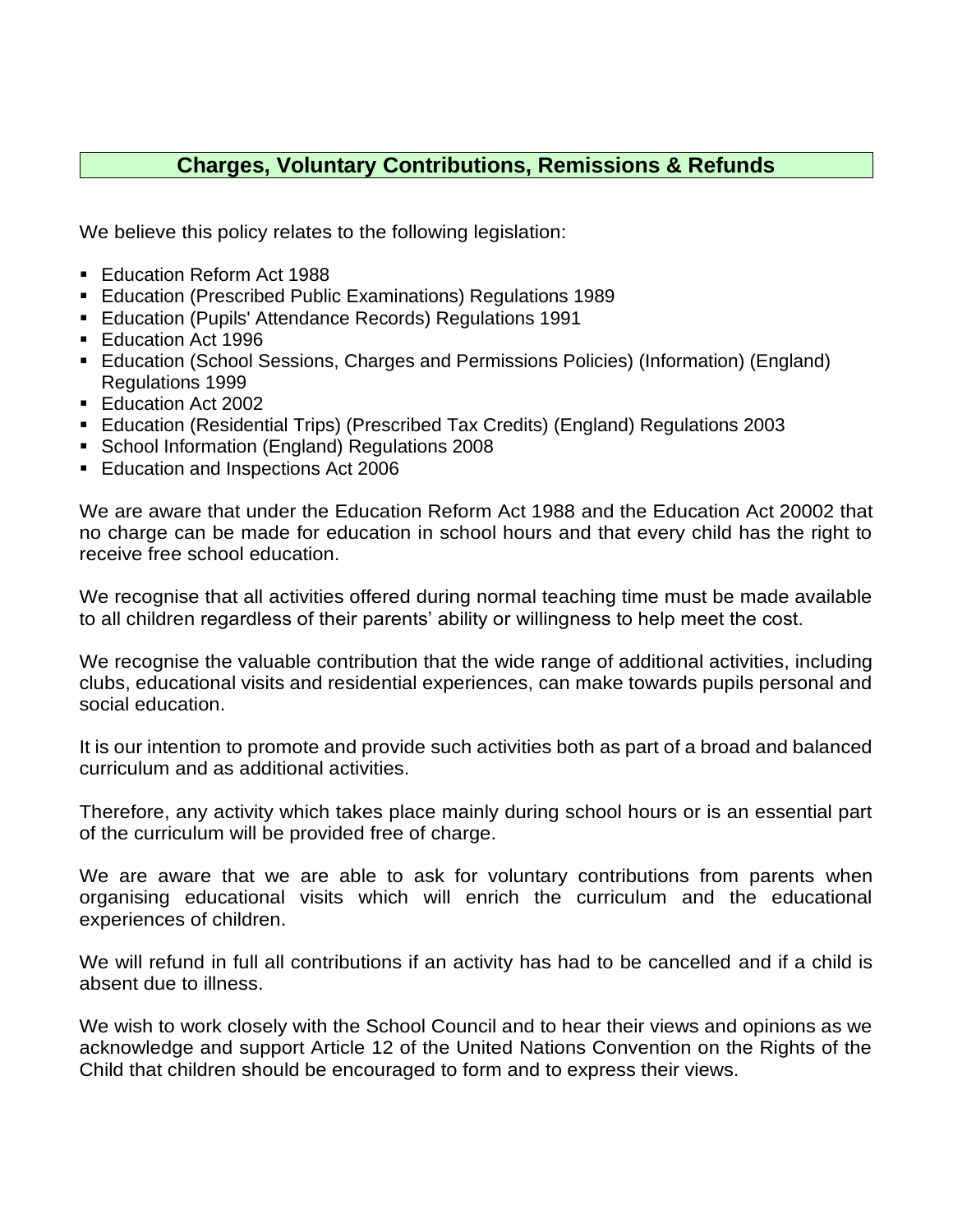We as a school community have a commitment to promote equality. Therefore, an equality impact assessment has been undertaken and we believe this policy is in line with the Equality Act 2010.

We believe it is essential that this policy clearly identifies and outlines the roles and responsibilities of all those involved in the procedures and arrangements that is connected with this policy.

#### **Aim**

- To outline what the school can and cannot charge for.
- To outline the school policy for voluntary contributions and remissions.
- To work with other schools and the local authority in order to share good practice in order to improve this policy.

### **Responsibility for the Policy and Procedure**

# **Role of the Governing Body**

The Governing Body has:

- **delegated powers and responsibilities to the Headteacher to ensure all school personnel** and visitors to the school are aware of and comply with this policy;
- responsibility for ensuring that the school complies with all equalities legislation;
- nominated a designated governor to ensure that appropriate action will be taken to deal with all prejudice related incidents or incidents which are a breach of this policy;
- **responsibility for ensuring funding is in place to support this policy;**
- responsibility for ensuring this policy and all policies are maintained and updated regularly;
- **EX EXEDER** responsibility for ensuring all policies are made available to parents;
- the responsibility of involving the School Council in the review of this policy;
- nominated a link governor to visit the school regularly, to liaise with the Headteacher and to report back to the Governing Body;
- **EX FESPONSIBILY for the effective implementation, monitoring and evaluation of this policy**

# **Role of the Headteacher**

The Headteacher will:

- ensure all school personnel, pupils and parents are aware of and comply with this policy;
- work closely with the link governor;
- **provide leadership and vision in respect of equality;**
- **provide quidance, support and training to all staff;**
- **monitor the effectiveness of this policy;**
- annually report to the Governing Body on the success and development of this policy

#### **Role of the Nominated Governor (Chair)**

The Nominated Governor will:

■ work closely with the Headteacher;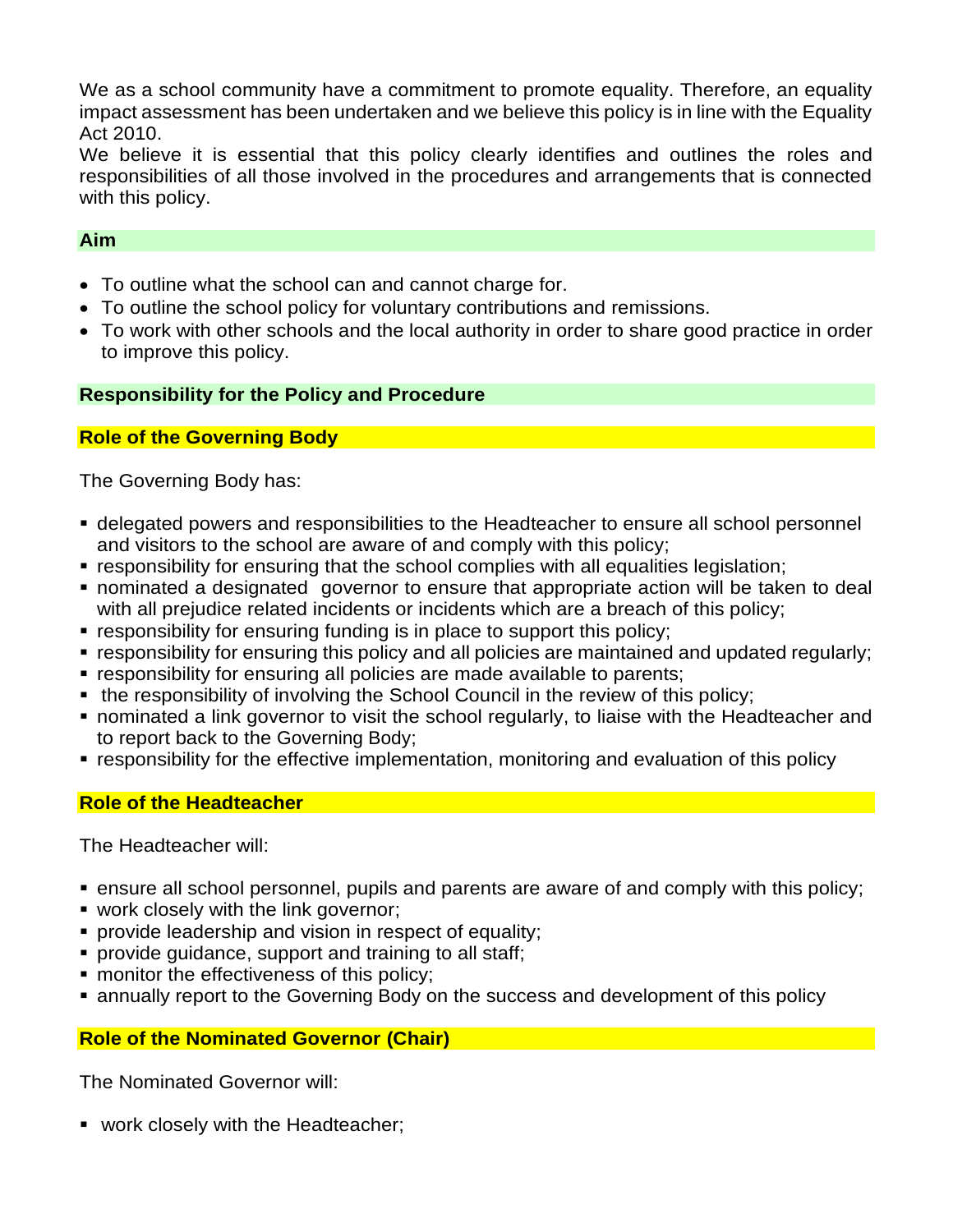- ensure this policy and other linked policies are up to date;
- ensure that everyone connected with the school is aware of this policy;
- **E** attend training related to this policy;
- **report to the Governing Body every term;**
- **E** annually report to the Governing Body on the success and development of this policy

#### **Conditions when charges cannot be made**

Charges cannot be made for any books, materials, instruments, equipment or transport for use in connection with education if the education is:

- within school hours;
- for the National Curriculum programme out-of-school hours;
- part of a syllabus for an agreed examination for a pupil;
- for statutory religious education;
- for musical tuition as part of the National Curriculum;
- for education provided on any educational visit during the school day;
- for education provided on any educational visit outside school hours;
- for the cost of supply teachers substituting for absent teachers on residential visits with pupils;
- for the entry to public examination which is on the prescribed list;
- examination re-sits

Charges for transport cannot be made when:

- transporting pupils to or from the school premises;
- **.** transporting pupils to other premises where arrangements have been made for them to be educated;
- a pupil needs to sit an examination;
- an educational visit has been planned

#### **Conditions when charges can be made**

Charges can be made when:

- **•** a parent/carer wishes their child to own any specific materials, books, instruments or equipment;
- a pupil fails to meet any examination requirement of a syllabus;
- the school has not prepared a pupil for an examination;
- property or equipment has been damaged as a result of a pupil's behaviour

#### **Charging for Optional Extras**

Charges may be levied for:

- optional extra activities if parents are willing to accept a charge for the costs;
- an activity that takes place outside school hours;
- any activity provided they do not exceed the actual cost of the activity;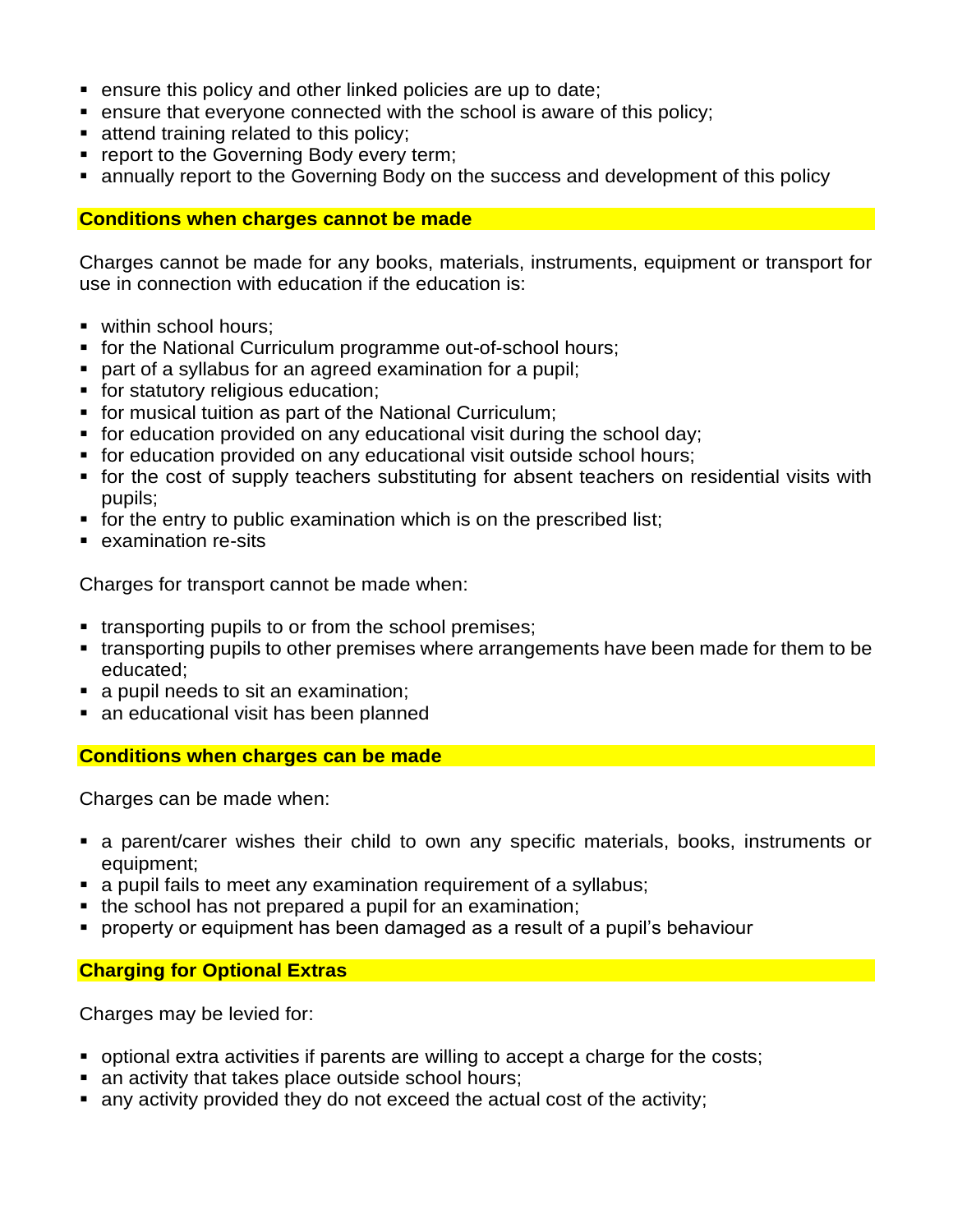- any materials, books, instruments, equipment or tuition fees for providing education that is not part of the National Curriculum or of a syllabus of a prescribed examination or part of religious education;
- the cost of board and lodging on a residential visit;
- inform parents/carers that if they can prove they are on state benefits (Income Support, Jobseeker's Allowance, Family Credit, Disability Working Allowance) then they will not be charged board and lodging fees for any residential visit;
- **•** transport provided for any activity:
- musical tuition that is not part of the National Curriculum

#### **Support for Parents/Carers**

The Governing Body will:

- support any parent/carer in paying for any activity for an individual pupil if they are experiencing financial difficulties;
- create a school fund that will support parent/carers who are unable to pay voluntary contributions

### **Voluntary Contributions**

We are aware that we can ask for voluntary contributions from parents/carers that will benefit the school or any school activity.

We will inform parent/carers:

- if planned activities depend on voluntary contributions for part or all of the cost;
- that there is no obligation on them to make voluntary contributions;
- that an educational visit or activity will be cancelled if sufficient costs are not raised via voluntary contributions;
- that no pupil will be excluded from an educational visit or activity if a parent/carer is unwilling or unable to pay;
- that a school fund created will assist those parents who are unable to pay voluntary contributions

# **Remissions**

We will remit any charge wholly or partly if any activity takes place:

- mostly within school hours or;
- partly within and partly outside school hours

#### **Refunds**

Refunds will be given if:

- a child is absent due to illness;
- an educational visit/school event has been cancelled: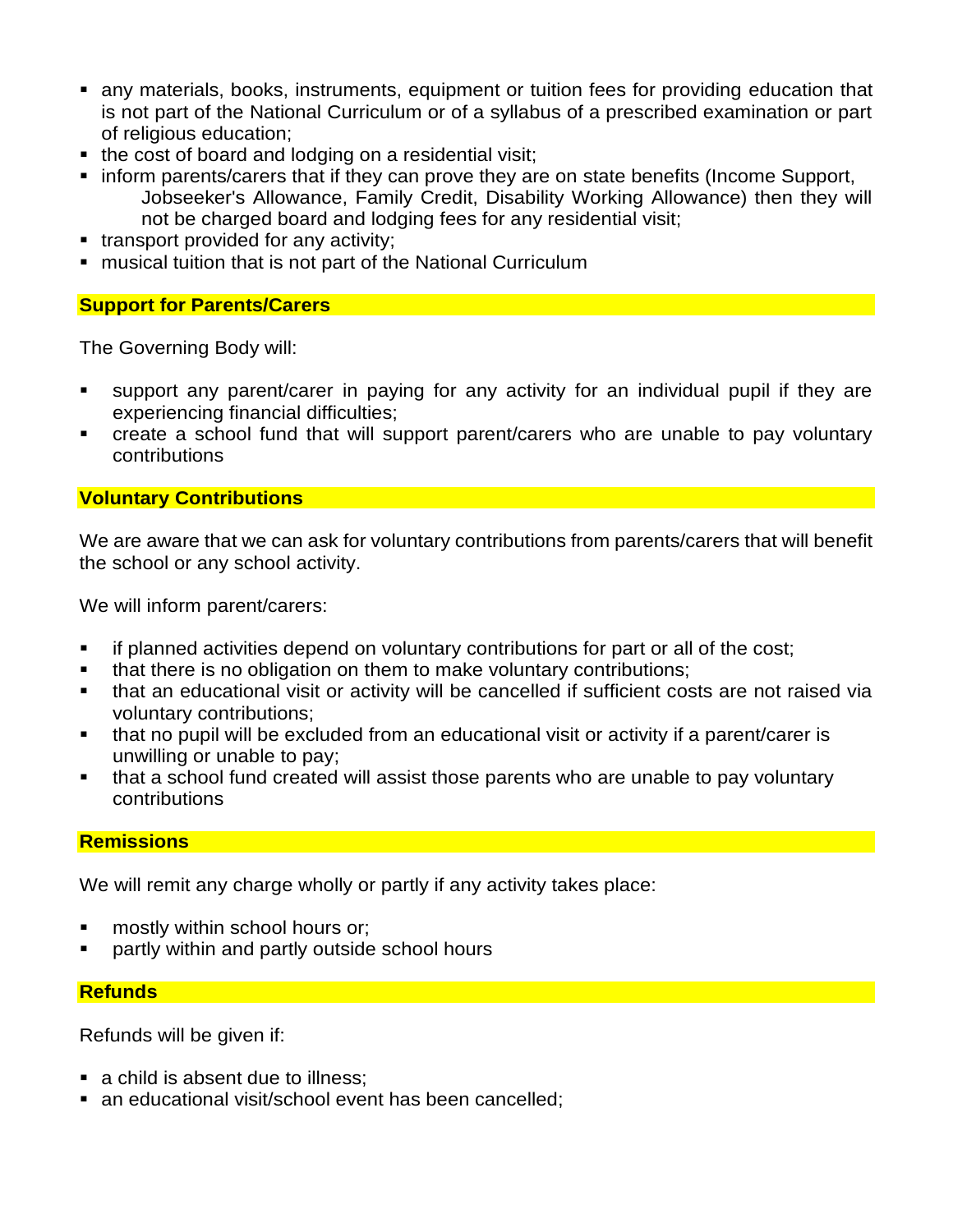■ contributions to an activity exceed the total cost, that is if the excess amount is over £1 per child

## **Role of the School Council**

The School Council will be involved in:

- discussing improvements to this policy during the school year;
- organising surveys to gauge the thoughts of all pupils;
- reviewing the effectiveness of this policy with the Governing Body

#### **Raising Awareness of this Policy**

We will raise awareness of this policy via:

- the School Prospectus
- the school website
- the Staff Handbook
- meetings with parents such as introductory, transition, parent-teacher consultations and periodic curriculum workshops
- school events
- meetings with school personnel
- communications with home such as weekly newsletters and of end of half term newsletters
- reports such as annual report to parents and Headteacher reports to the Governing Body
- information displays

#### **Training**

All school personnel:

- have equal chances of training, career development and promotion
- receive training on this policy on induction which specifically covers:
	- ➢ Organising an educational visit / school event
	- ➢ Budgeting and Financial Planning
	- ➢ School Fund
	- $\triangleright$  Equal opportunities
	- ➢ Inclusion
- receive periodic training so that they are kept up to date with new information
- receive equal opportunities training on induction in order to improve their understanding of the Equality Act 2010 and its implications

#### **Equality Impact Assessment**

Under the Equality Act 2010 we have a duty not to discriminate against people on the basis of their age, disability, gender, gender identity, pregnancy or maternity, race, religion or belief and sexual orientation.